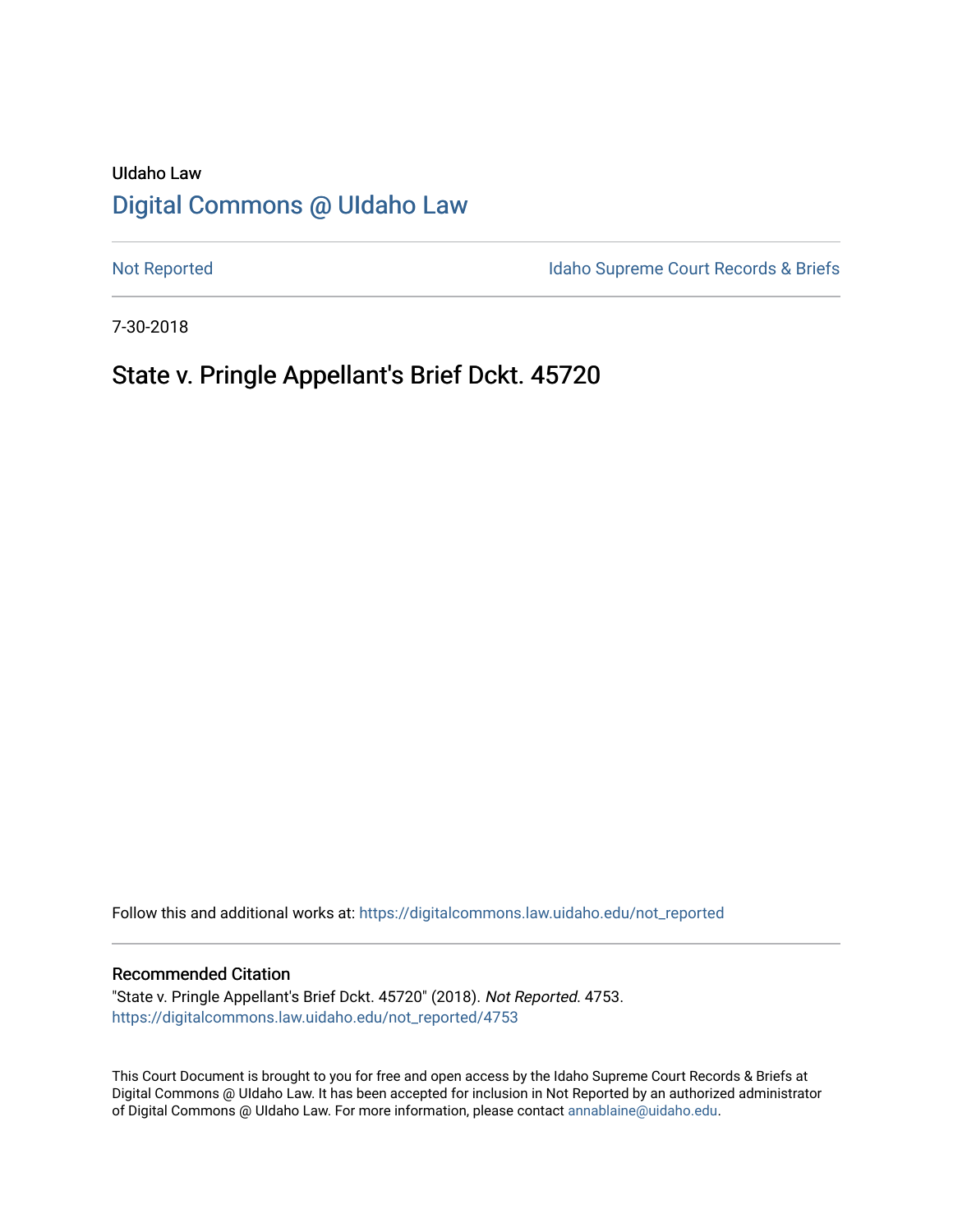Electronically Filed 7/30/2018 9:47 AM Idaho Supreme Court Karel Lehrman, Clerk of the Court By: Melanie Gagnepain, Deputy Clerk

ERIC D. FREDERICKSEN State Appellate Public Defender I.S.B. #6555

ERIK R. LEHTINEN Chief, Appellate Unit I.S.B #6247 322 E. Front Street, Suite 570 Boise, Idaho 83702 Phone: (208) 334-2712 Fax: (208) 334-2985 E-mail: documents@sapd.state.id.us

### IN THE SUPREME COURT OF THE STATE OF IDAHO

| STATE OF IDAHO,           |                              |
|---------------------------|------------------------------|
|                           | NO. 45720                    |
| Plaintiff-Respondent,     |                              |
|                           | ADA COUNTY NO. CR01-17-37290 |
| V.                        |                              |
|                           |                              |
| <b>KELLY RUTH PRINGLE</b> | <b>APPELLANT'S BRIEF</b>     |
|                           |                              |
| Defendant-Appellant.      |                              |
|                           |                              |

## STATEMENT OF THE CASE

### Nature of the Case

Pursuant to a plea agreement, Kelly Pringle pled guilty to felony driving under the influence of alcohol. The district court imposed and executed a sentence of ten years, with three years fixed, and declined Ms. Pringle's request that it retain jurisdiction. On appeal, Ms. Pringle asserts the district court abused its discretion by imposing a sentence that is excessive given any reasonable view of the evidence.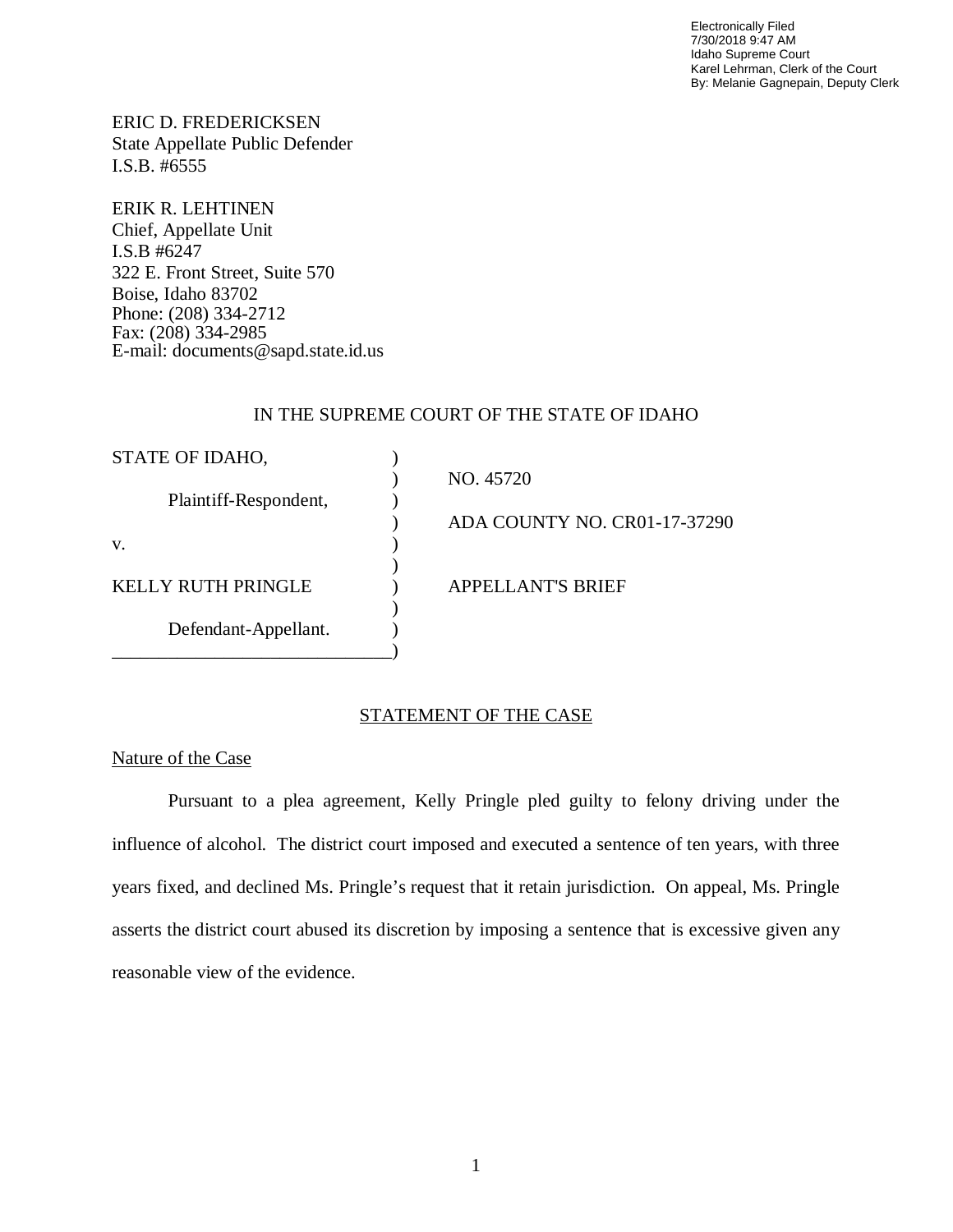#### Statement of the Facts & Course of Proceedings

On September 9, 2017, a citizen called in a report of a suspected drunk driver. (R., p.10.) Based on this report, police pulled over the car in question, and made contact with the driver, Ms. Pringle, and her passenger. (R., p.10.) Believing Ms. Pringle to be intoxicated, officers arrested her. (R., p.10.) They also obtained a warrant to draw her blood. (R., p.10.) A subsequent test of Ms. Pringle's blood revealed an alcohol level of .348. (PSI pp.92.) Ultimately, Ms. Pringle was charged with driving under the influence ("DUI"); that DUI was charged as a felony based on the allegation that Ms. Pringle had a prior felony DUI conviction within the past fifteen years.  $(R., pp.6-7.)$ 

A month later, Ms. Pringle entered into a plea agreement with the State. (R., pp.39-42; Tr., p.7, L.22 – p.8, L.11.) Under the terms of that plea agreement, Ms. Pringle agreed to plead guilty as charged, and the State agreed to recommend a sentence of ten years, with four years fixed. (R., pp.39-42; Tr., p.7, L.22 – p.8, L.11.) The court subsequently sentenced Ms. Pringle to ten years, with three years fixed, and declined to retain jurisdiction; it also suspended her driver's license for five years, two years of which would be absolute. (R., pp.43-44, 48-49; Tr. p.30, L.4 – p.3[1](#page-2-0), L.17.)<sup>1</sup>

Ms. Pringle timely appealed from the judgment of conviction. (R. pp.55-57.)

#### ISSUE

Whether the district court abused its discretion when it imposed upon Ms. Pringle a unified sentence of ten years, with three years fixed, for felony DUI.

<span id="page-2-0"></span><sup>&</sup>lt;sup>1</sup> Ms. Pringle filed a timely motion, pursuant to Idaho Criminal Rule 35, requesting a sentence reduction. (R., p.54.) That motion was denied by the district court. Because Ms. Pringle is not challenging the denial of her Rule 35 motion in this appeal, she is not seeking to augment the record on appeal with a copy of that order.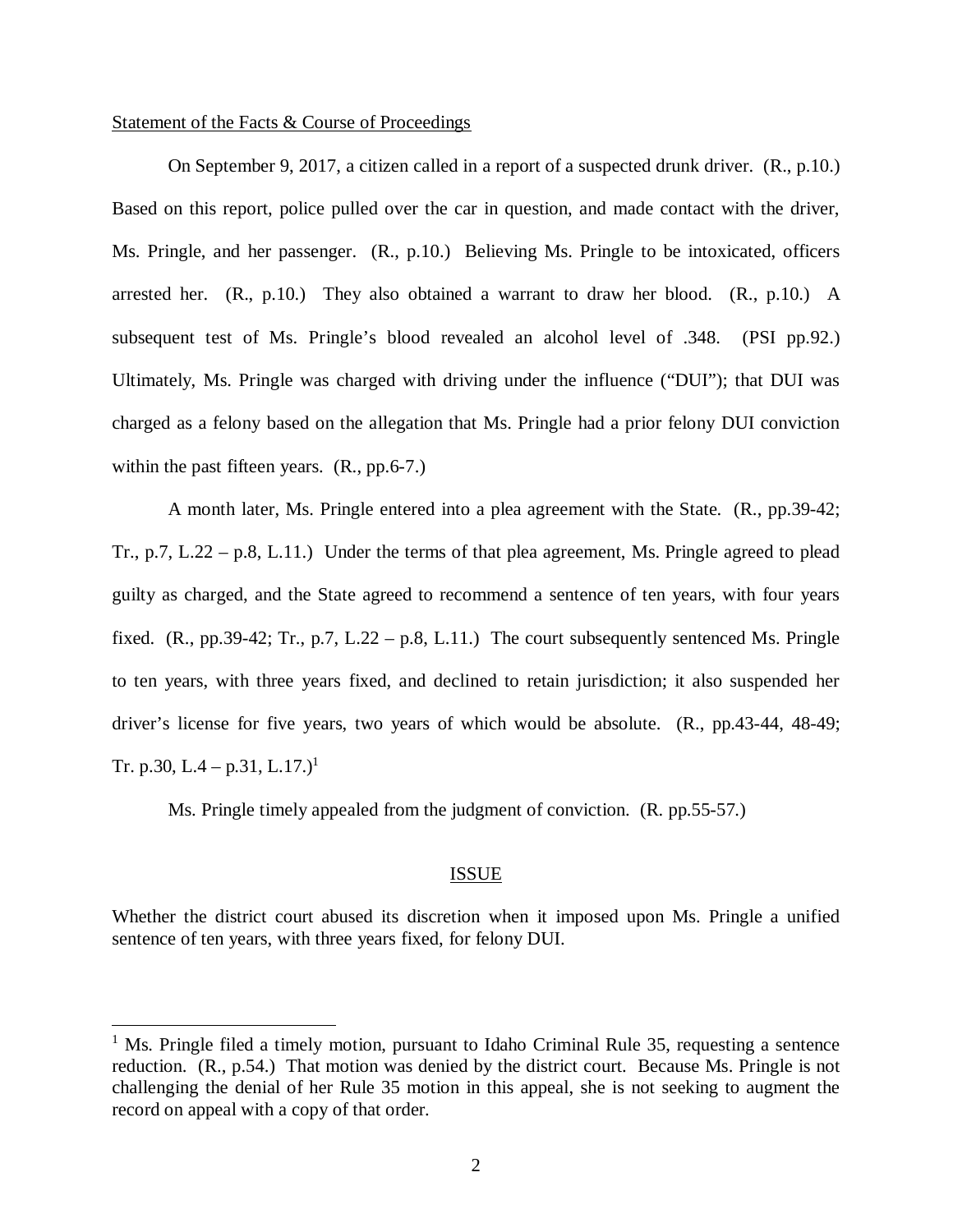#### ARGUMENT

# The District Court Abused Its Discretion When It Imposed Upon Ms. Pringle A Unified Sentence Of Ten Years, With Three Years Fixed, For Felony DUI

The district court abused its sentencing discretion and imposed a sentence that is excessive given any view of the facts. Specifically, the district court failed to exercise reason in its sentencing determination, as the sentence ultimately imposed does not adequately account for the mitigating evidence in this case. Based on Ms. Pringle's past sexual, physical, and emotional trauma, her alcohol addiction, her desire to overcome her addiction, and her demonstrated ability to stay sober for long periods of time, the district court erred when it sentenced Ms. Pringle to a prison term of ten years, with three years fixed.

Ms. Pringle was neglected by her mother and stepfather as a child. (PSI, pp.15, 34-36.) For example, at the age of three, she was found in a crib with several bottles of spoiled milk, a diaper hanging off of her, and apparent diaper rash so severe that she was bleeding. (PSI, p.34.) When she was a bit older, she and her brother were left in a parked car across the street from a bar, as her stepfather drank inside. (PSI, p.35.)

Ms. Pringle was also emotionally and physically abused by her stepfather. (PSI, pp.15, 34-36.) For example, if she wet her bed, her stepfather would take her mattress away and force her to sleep on the metal bedsprings. (PSI, p.34.) Once, when she knocked over a bucket of blackberries, she was severely beaten. (PSI, pp.34-25.) On that occasion, the effects of the beating were so severe and obvious that a teacher intervened—taking Ms. Pringle to her own home where Ms. Pringle would be temporarily safe. (PSI, p.35.) As it turns out, this same teacher called the authorities on Ms. Pringle's parents multiple times to report the abuse and neglect in her home. (PSI, pp.35-36.)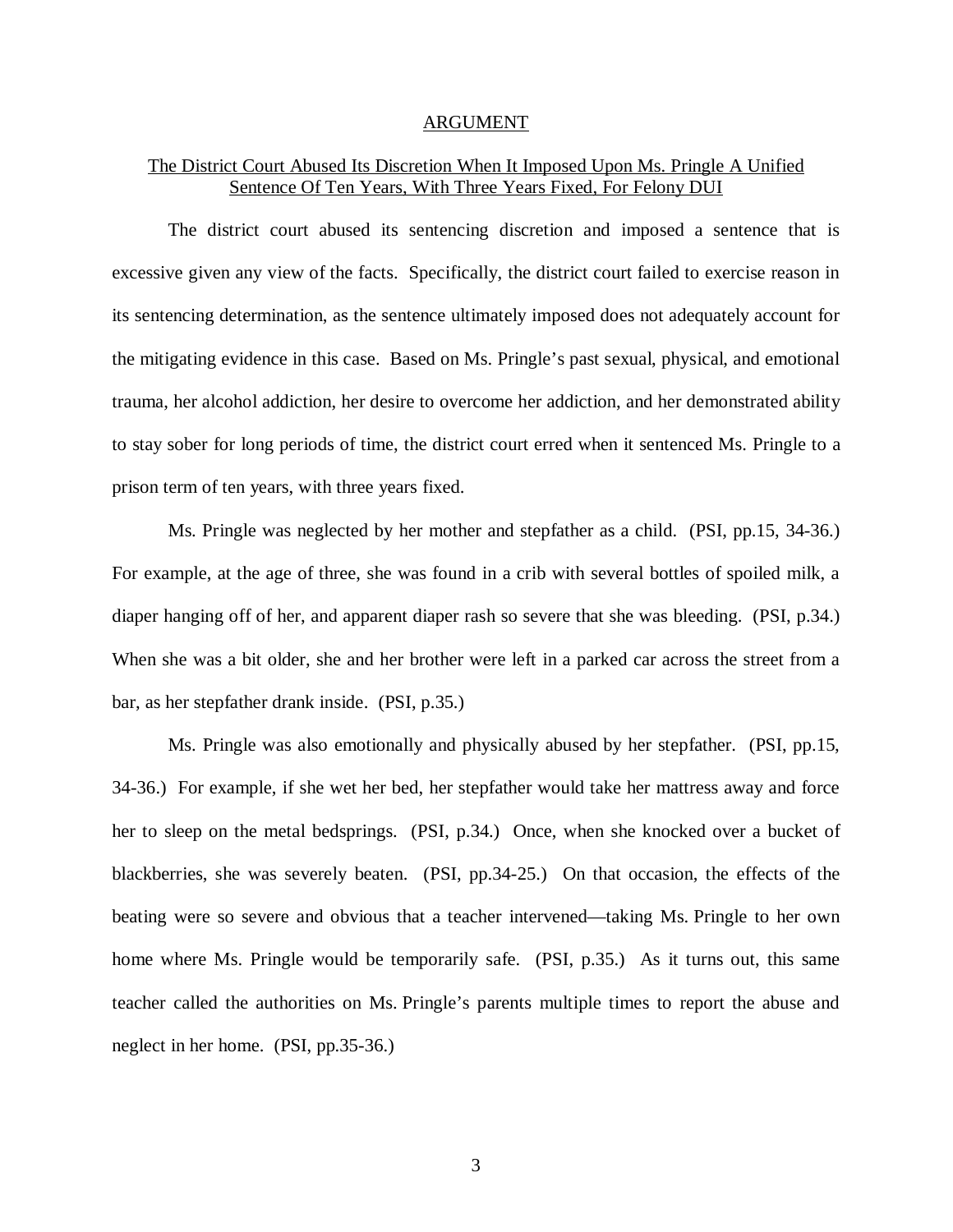Ms. Pringle was not only abused by her parents. When she was about ten years old, she was sexually assaulted by an older (early 20s) neighbor. (PSI, pp.35-36.) Tragically, during that incident, Ms. Pringle was afraid to yell for help because she was afraid that her stepfather would react violently. (PSI, p.36.)

The very same night that Ms. Pringle was sexually assaulted, her mother ran off with another man, leaving Ms. Pringle and her brother with their violent step-father. (PSI, p.36.) However, her mother, accompanied by her maternal grandmother, eventually came back for the children, snatching them from the school bus, "like a Bonnie and Clyde thing." (PSI, p.36.) Apparently, Ms. Pringle's mother and grandmother were terrified of Ms. Pringle's stepfather, and had to grab the children in such a way as to prevent him from chasing after them. (*See* PSI, p.36.)

Thereafter, Ms. Pringle lived with her maternal grandparents in Washington. (PSI, p.8.) Although her life improved while she was living with her grandparents, it was still remarkably challenging, especially for a child. Her mother was in and out of her life initially, frequently disappearing with her new boyfriend. (*See* PSI, pp.36-37.) Worse yet, when Ms. Pringle was only twelve, her mother committed suicide, abandoning her once and for all. (PSI, pp.36-37.) Ms. Pringle's grandparents tried to get her counseling for a time, but as a young teen she resisted dealing with her trauma, and so she hated counseling. (*See* PSI, p.37.)<sup>[2](#page-4-0)</sup> Ms. Pringle dropped out of high school only a couple years later. (PSI, pp.10, 37.)

Ms. Pringle started drinking in her twenties. (PSI, pp.11, 19, 38.) It is apparent that alcohol quickly became a huge problem for her. In the early 1990s, shortly before turning 30,

<span id="page-4-0"></span><sup>&</sup>lt;sup>2</sup> Ms. Pringle has since been provisionally diagnosed with post-traumatic stress disorder ("PTSD"). (PSI, pp.17-18.)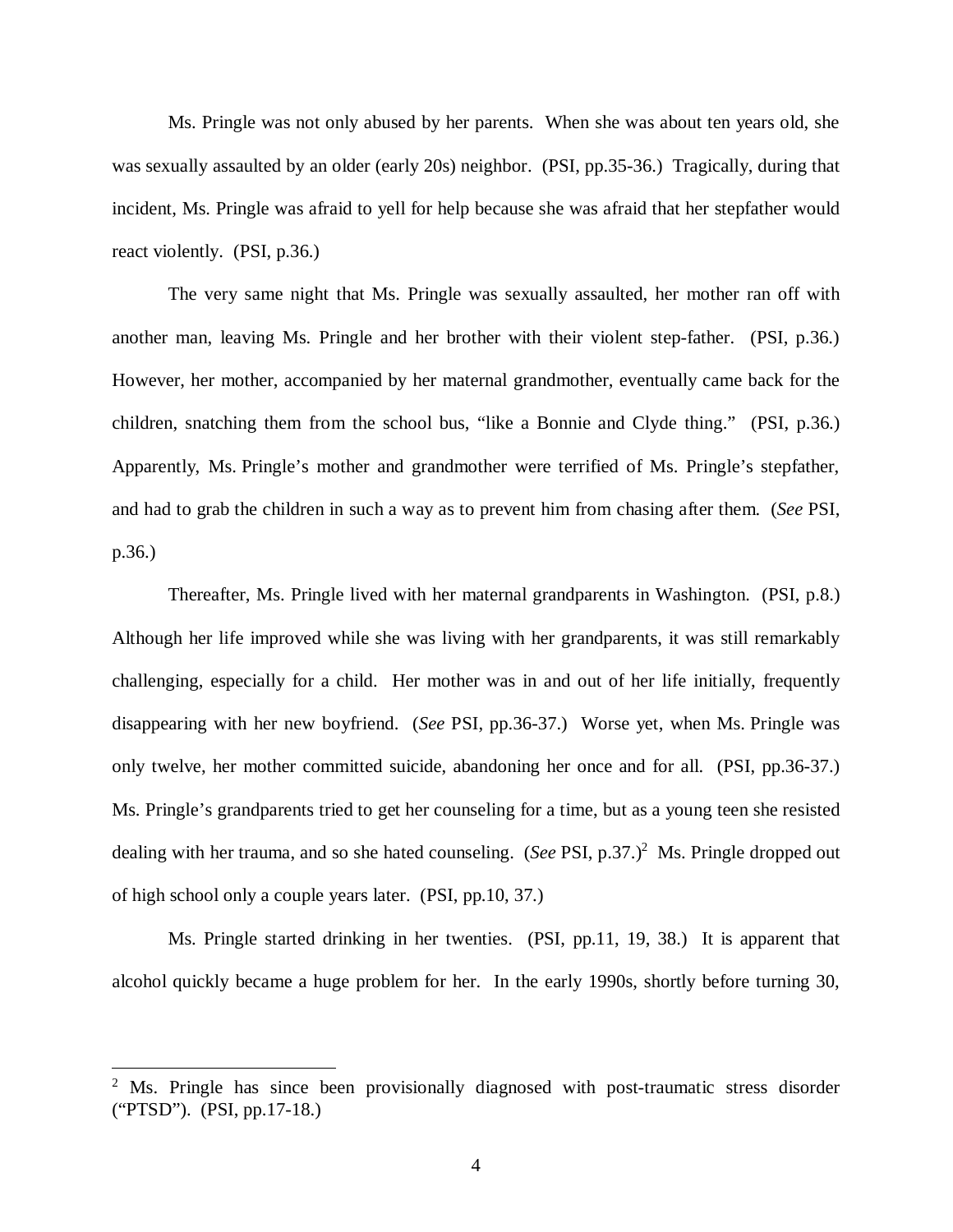Ms. Pringle began accruing DUI convictions at a rate of about one per year.<sup>[3](#page-5-0)</sup> (PSI, pp.4-6, 38.) Alcohol was also a factor in the demise of her second marriage around the same time. (PSI, pp.9, 38.)

In 1999, Ms. Pringle met her soul mate, Darrelle Pringle. (PSI, p.9.) He would become her fourth husband. (PSI, pp.8-9.) Life with Mr. Pringle was much as it had been previously for Ms. Pringle (*see* PSI, p.38), although her drinking may not have been quite as problematic as it had been for a few years in the early-1990s (*see* PSI, pp.5-6).<sup>[4](#page-5-1)</sup> But in 2007, the Pringles made the decision to get, and stay, sober together. (PSI, p.38.) Ms. Pringle enrolled in a one-year program at Chrysalis, a sober living facility, and she and her husband both attended group meetings, individual counseling sessions, and church. (PSI, pp.11, 38.) They were on their way to "becoming a stable, healthy, happy couple." (PSI, pp.38-39.)

But in July of 2007, disaster struck, causing Ms. Pringle to experience an emotional trauma that rivaled even that which was caused by the horrific abuse she suffered as a child. As her husband attempted to cross Chinden Boulevard in Boise, she watched in horror as a car smashed into him, inflicting grievous injuries. (PSI, pp.9, 39.) She saw this horror unfold right before her eyes but, of course, was helpless to do anything to stop it. (*See* PSI, p.39.) Mr. Pringle "suffered extensive brain damage and multiple trauma[s] all over his body." (PSI, p.39.) After he spent eleven days on life support, and facing a terrible prognosis from his medical providers, Ms. Pringle made the gut-wrenching decision to have him removed from life

<span id="page-5-0"></span><sup>3</sup> Four of Ms. Pringle's six prior DUI offenses were committed from 1992 through 1995. (*See* PSI, pp.4-6.)

<span id="page-5-1"></span><sup>&</sup>lt;sup>4</sup> For the twelve years between 1995 and 2007, Ms. Pringle had only one additional DUI conviction, and two other misdemeanor convictions (both for disturbing the peace). (*See* PSI, pp.5-6.) Although it is unclear whether the disturbing the peace offenses were, in fact, alcoholrelated, it is reasonable to suspect they were.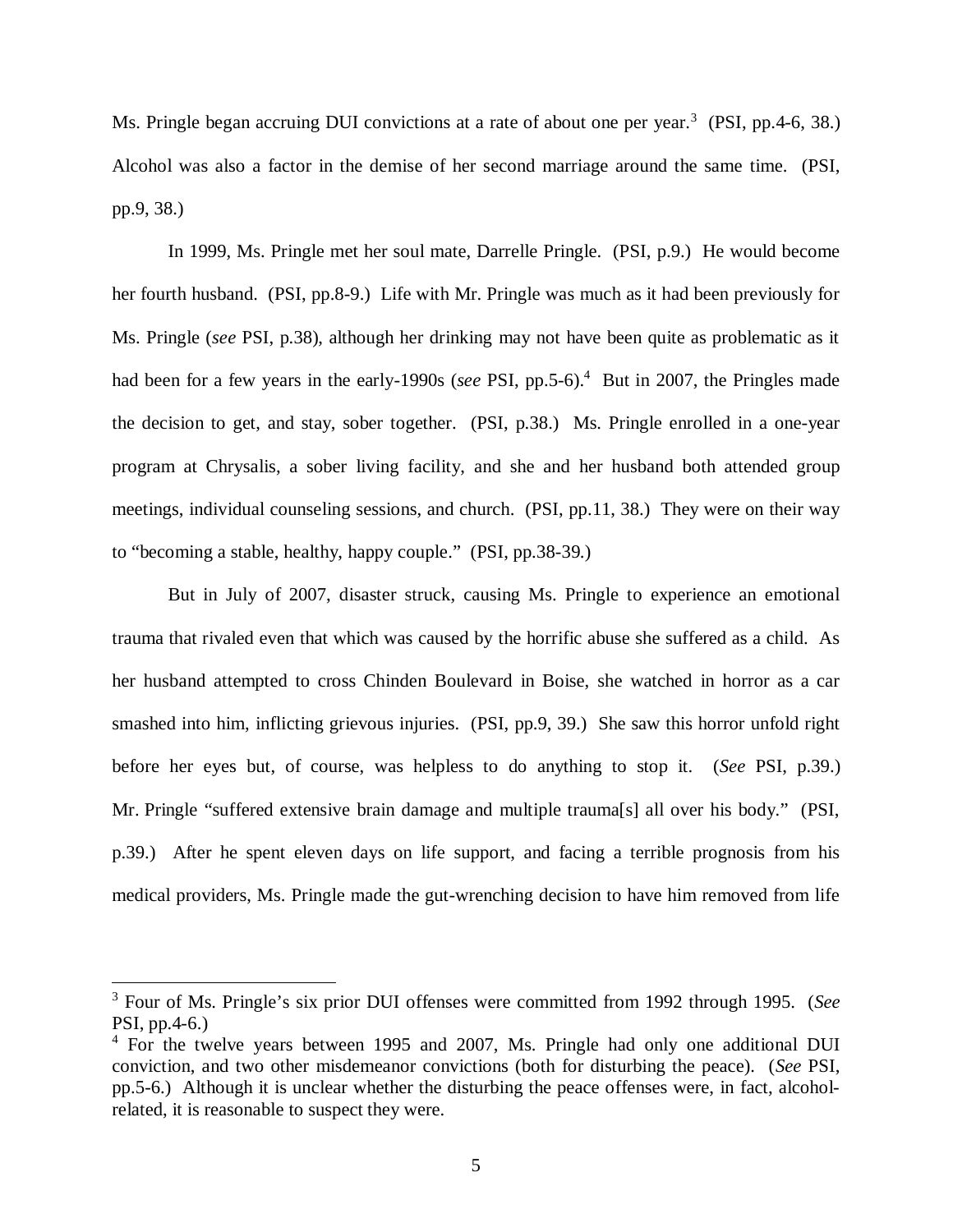support. (PSI, p.39.) She described that decision as the "hardest thing I ever had to do  $\dots$ ." (PSI, p.39.)

Despite the untimely loss of the love of her life, Ms. Pringle stayed at Chrysalis and managed to stay sober for a few years. (PSI, p.39.) But in 2009, she attended a funeral in Oregon, got to feeling sorry for herself, and drank again. (PSI, p.39.) She ended up with another DUI. (*See* PSI, pp.7, 39.)

Despite her struggle with alcohol addiction, Ms. Pringle is well liked by her employer, has good relationships with her children, and was doing well as a part of the inmate worker program in the Ada County Jail. (PSI, pp.9, 10, 32.) She needs help because, unfortunately, she has thus far been unable to overcome her addiction herself. She was failed as a child, but with treatment, hopefully, she will not be failed again.

The district court gave insufficient weight to the sexual, physical, and emotional trauma Ms. Pringle has suffered throughout her life, and her demonstrated amenability to treatment and ability to stay sober. Because the district court did not adequately weigh the mitigating factors in her case, Ms. Pringle contends that the district court abused its discretion by imposing a sentence higher than that which was reasonable under the unique facts of this case.

#### **CONCLUSION**

Ms. Pringle respectfully requests that this Court reduce her sentence as it deems appropriate. Alternatively, she requests that her case be remanded to the district court for a new sentencing hearing.

DATED this 30<sup>th</sup> day of July, 2018.

/s/ Erik R. Lehtinen ERIK R. LEHTINEN Chief, Appellate Unit